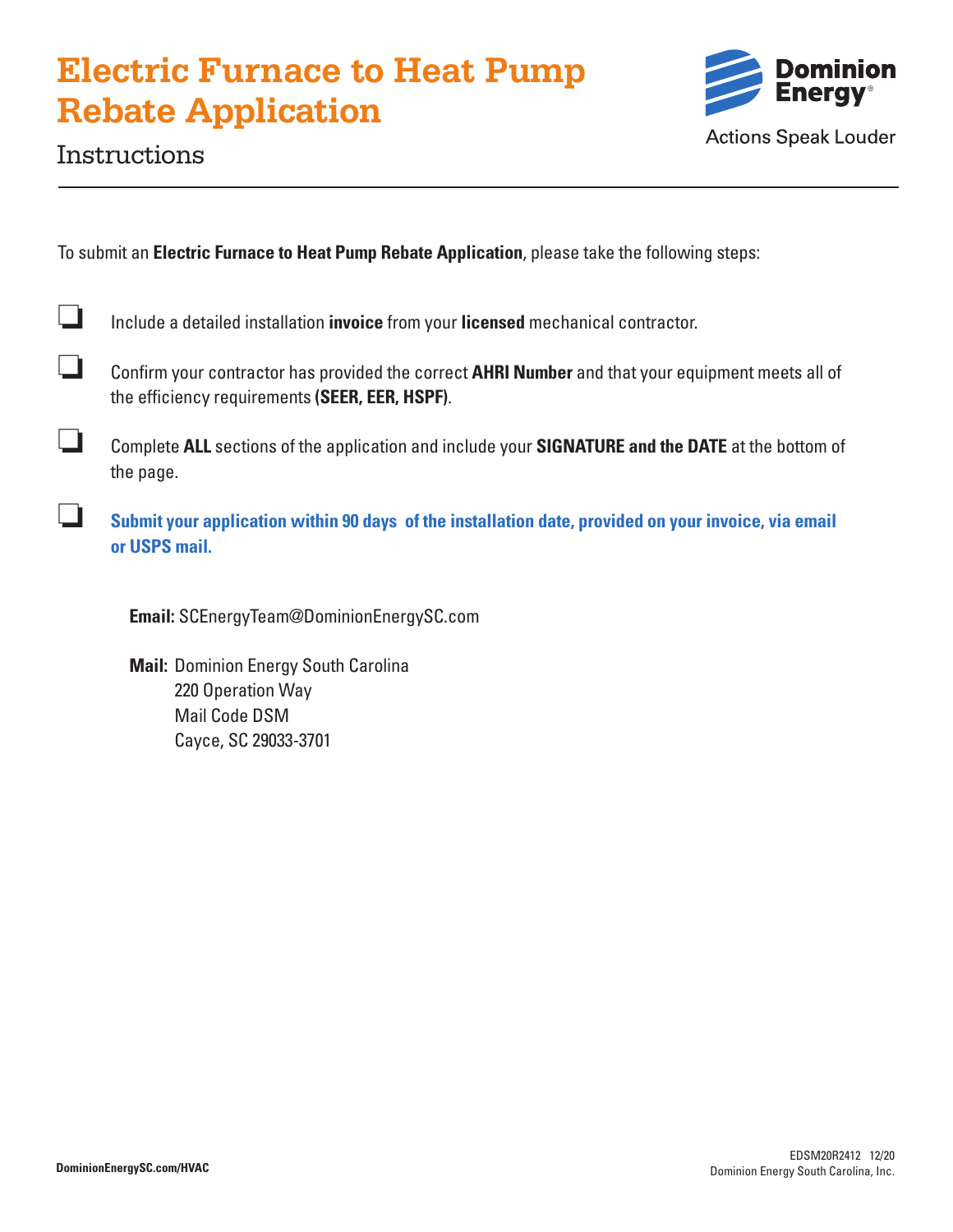# **Electric Furnace to Heat Pump Rebate Application**



# for South Carolina Residential Electric Customers

## **Actions Speak Louder**

### **Applicant Information**

Rebate will be paid to account holder by default. If the owner of the property is to be paid but is not the account holder, please include an IRS Form W9, available at: **irs.gov/pub/irs-pdf/fw9.pdf**.

| HOMEOWNER'S NAME (If different than Account Holder) <b>And Account Account Account Account Account Account Account</b> |  |  |  |  |
|------------------------------------------------------------------------------------------------------------------------|--|--|--|--|
| HOME TYPE: (Check One) I SINGLE FAMILY I APARTMENT I CONDO I MOBILE HOME HOME SIZE _______SQ. FT. YEAR BUILT _________ |  |  |  |  |
| <b>Installer Information</b>                                                                                           |  |  |  |  |
|                                                                                                                        |  |  |  |  |
|                                                                                                                        |  |  |  |  |
|                                                                                                                        |  |  |  |  |
|                                                                                                                        |  |  |  |  |
| INSTALL DATE: MECHANICAL LICENSE NUMBER:                                                                               |  |  |  |  |

## **New Equipment**

NEW HEAT PUMP MUST REPLACE AN OLDER ALL ELECTRIC FURNACE THAT ONLY HEATS WITH ELECTRIC HEAT STRIPS TO BE ELIGIBLE FOR THIS REBATE (A new heat pump can not replace an old heat pump or gas furnace).

| <b>System Type</b> |              | <b>Minimum Ratings</b> |            |             | <b>Rebate</b> | <b>Quantity</b> | <b>AHRI Number(s)</b> |  |
|--------------------|--------------|------------------------|------------|-------------|---------------|-----------------|-----------------------|--|
|                    |              | <b>SEER</b>            | <b>EER</b> | <b>HSPF</b> |               |                 |                       |  |
| Heat Pump          | $\Box$ Split | 15                     | 12.5       | 8.5         | \$650         |                 |                       |  |
|                    | $\Box$ Pkg   | 15                     | 10<br>ΙZ   | 8.2         | \$650         |                 |                       |  |

#### **Removed Equipment \*\* (This rebate does not apply if an old heat pump or gas furnace is removed)**

| <b>Old System</b>          | <b>Heating Fuel Type</b>                 | Size (tons) | Age | <b>Condition</b>                  | <b>SEER</b> |
|----------------------------|------------------------------------------|-------------|-----|-----------------------------------|-------------|
| Make<br>Model<br>Model $#$ | $\Box$ Electric Furnace<br>$\square$ Gas |             |     | $\Box$ Operating<br>$\Box$ Failed |             |

## **Acceptance of Terms**

I hereby certify that I am the Dominion Energy South Carolina, Inc. electric account owner and/or the owner of the facility/address at which the service/installation occurred, that I have purchased the equipment described on this rebate application, and that it has been installed at the indicated installation address. I have read and accept the Terms and Conditions on the reverse side of this form and acknowledge that Dominion Energy South Carolina, Inc. may verify the information provided. A copy of the detailed installation invoice with the date of purchase must accompany this form. The Applicant agrees to conduct this transaction by written or electronic means, including but not limited to the acknowledgement above of having read and agreeing to the Terms and Conditions of this rebate program.

APPLICANT SIGNATURE \_\_\_\_\_\_\_\_\_\_\_\_\_\_\_\_\_\_\_\_\_\_\_\_\_\_\_\_\_\_\_\_\_\_\_\_\_\_\_\_\_\_\_\_\_\_\_\_\_\_\_\_\_\_\_\_\_\_\_\_\_\_\_\_\_\_\_\_DATE \_\_\_\_\_\_\_\_\_\_\_\_\_\_\_\_\_\_\_\_\_\_\_\_\_\_\_